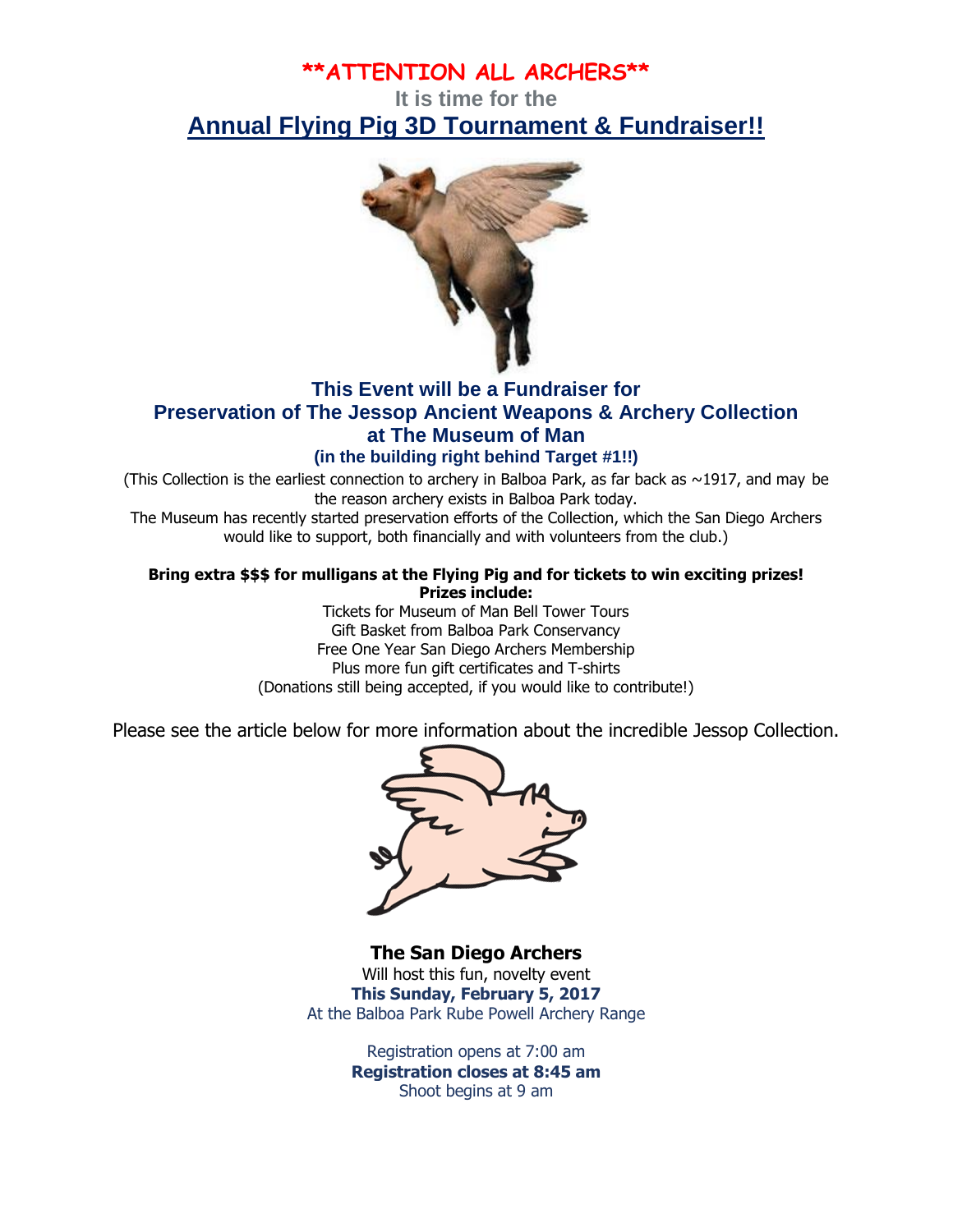### **THE FLYING PIG 3D SHOOT ~Range Finders Allowed~**

**If you know anything about the local flora and fauna of the Balboa Park area of San Diego, you will be aware of not only the existence but also the migratory patterns of the Pink Lesser Spotted Rhinehart Flying Pig.**

For those of you who are less familiar with this legendary exodus, all indications point to the migration beginning on Sunday, February 5th, 2017, starting at 9:15am and lasting until around noon. During this time we anticipate that each person will get at least one chance to shoot at this unusual creature during its majestic flight across the Balboa Park skies (plus 27 other targets)!

So, get out your bows and start practicing! Registration for this range finder-approved novelty 3D event starts at 7:00 am.

This is a 1 arrow, novelty 3D shoot. You'll find the Pink Lesser Spotted Rhinehart Flying Pig and a wide range of other high quality Rhinehart and Mackenzie targets set at unmarked yardages in various hunting scenarios.

#### **3D SHOOT DETAILS: Scoring: 10-8-5 Maximum Score: 280 Mulligans & Doe Tags (\$1 each):**

If you missed or scored low with the first arrow, a **mulligan** allows you to take another shot at a target. If you use a mulligan, your score is determined by that second arrow, even if you score worse than the first arrow. You may use a second mulligan on the same target. Your score is determined by the last arrow shot.

There will be 1 or 2 buck-doe spreads in the field, where the doe is placed between the buck and the archer. If you hit the doe and do not have a **doe tag**, you score -5 on the target. If you have a **doe tag**, you score zero. You cannot use a mulligan if you hit the doe, whether or not you have a doe tag. If you hit the buck or miss completely, you may use a mulligan and your score is determined from that second arrow.

**FLYING PIG MULLIGANS:** Additional mulligans may be purchased for the Flying Pig!

For 15 years and older, the longest distance is 50 yards. For Youths (12-14 yo), the longest distance is 40 yards. For Cubs (11 yo & under), the longest distance is 25 yards.

**Entry Fee:** \$10 for SDA members & Active Duty Military \$15 for non-members.

#### **Note: As with all 3D shoots - We will shoot come Rain or Shine.**

Please arrive at the Balboa Park Archery Range with plenty of time to register. Please send any questions or comment to: [SanDiegoArchers@yahoo.com](mailto:SanDiegoArchers@yahoo.com)

**Previous Recipients of the San Diego Archers Fundraising Efforts: 2014**: [EOD Warrior Foundation](http://www.eodwarriorfoundation.org/) **2015**: [Adaptive Sports & Recreation Association](http://www.adaptivesportsandrec.org/)

**2016**: SDA Member's Danielle & Will Miller Family and Cure SMA (Spinal Muscular Atrophy)